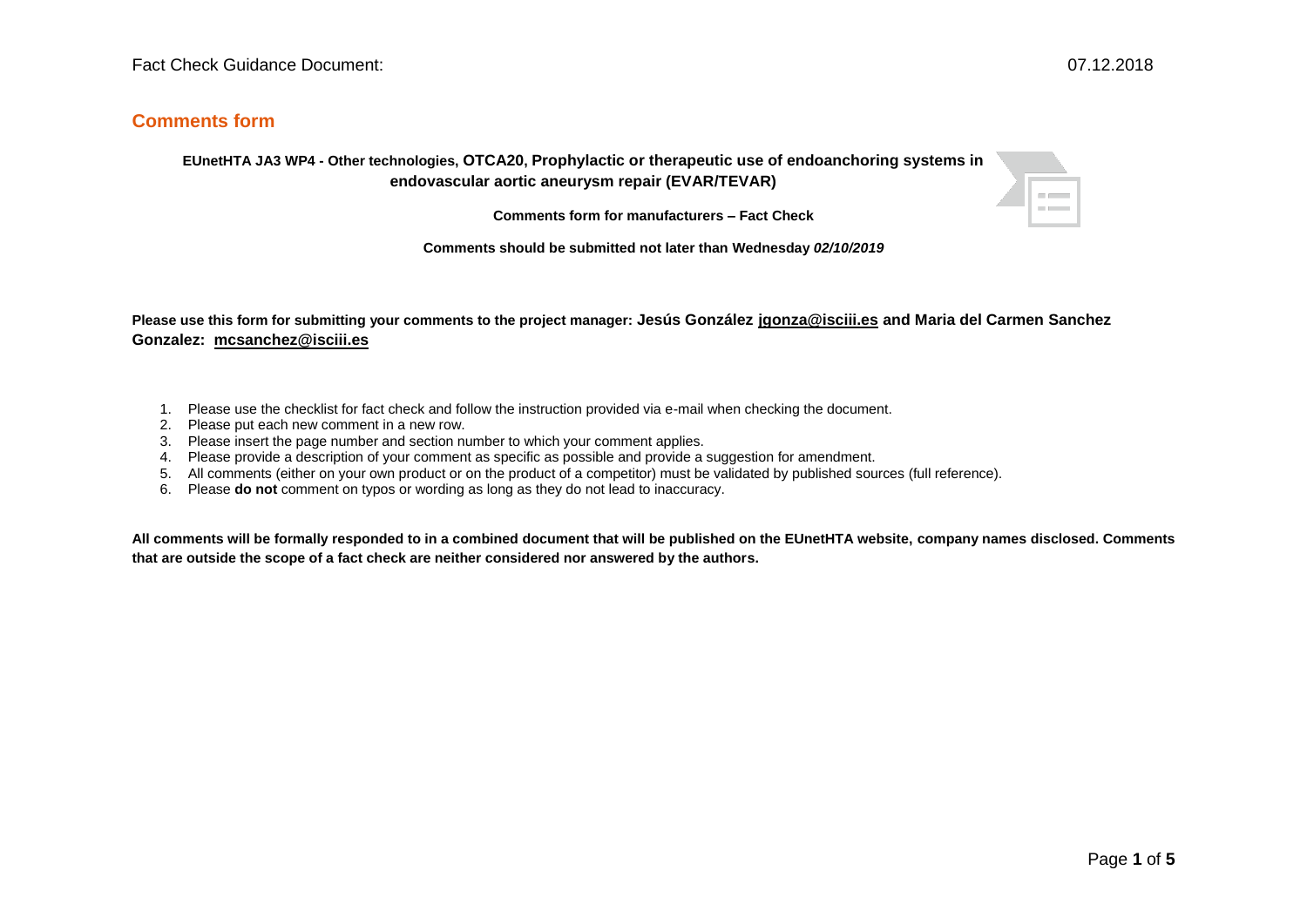| <b>Comment</b><br>from<br><b>Insert your</b><br>company's<br>name | Page<br>number | Line or section<br>number | Description of factual inaccuracy and proposed amendment<br>Please insert each new comment in a new row.                                                                                                                                                                                                                                                                                                                                                                                                                             | <b>Character of comment</b><br>$\bullet$ 'major' <sup>a</sup> =1<br>$\bullet$ 'minor' <sup>b</sup> = 2<br>$\bullet$ 'linguistic' <sup>c</sup> =3<br>Please indicate your choice by<br>writing the according number in<br>this field, e.g. for major choose<br>$"1"$ . | Authors' reply                                                                                                                                                                                             |
|-------------------------------------------------------------------|----------------|---------------------------|--------------------------------------------------------------------------------------------------------------------------------------------------------------------------------------------------------------------------------------------------------------------------------------------------------------------------------------------------------------------------------------------------------------------------------------------------------------------------------------------------------------------------------------|-----------------------------------------------------------------------------------------------------------------------------------------------------------------------------------------------------------------------------------------------------------------------|------------------------------------------------------------------------------------------------------------------------------------------------------------------------------------------------------------|
| Medtronic                                                         | 8              | <b>Line 152</b>           | Please correct the company name to (Medtronic,<br>Minneapolis, MN, USA) on this line and throughout the<br>document whenever the company is referenced.                                                                                                                                                                                                                                                                                                                                                                              | $\overline{2}$                                                                                                                                                                                                                                                        | Corrected.                                                                                                                                                                                                 |
| Medtronic                                                         | 9              | Lines 186-189             | The reimbursement section states that no EU countries<br>provide separate reimbursement for Heli-FX. This is<br>incorrect, "endovascular fixation devices" are currently<br>listed under the "endovascular stent grafts" category of<br>the High-Cost Devices (HCD) list, meaning NHS England<br>reimburses the hospital if Heli-FX is used.<br>In Germany, Heli-FX has a specific OPS code (5-98c.4) and<br>currently has NUB status 1 for repair intervention,<br>meaning that the hospital is reimbursed at a negotiated<br>rate. | 1                                                                                                                                                                                                                                                                     | Thank you for the<br>update, this has been<br>modified as suggested.                                                                                                                                       |
| Medtronic                                                         | 30             | Lines 549-557             | Same comment on reimbursement as above regarding<br>page 9. Please correct the reimbursement status to clarify<br>that there is reimbursement in England and in Germany.                                                                                                                                                                                                                                                                                                                                                             | $\mathbf{1}$                                                                                                                                                                                                                                                          | Corrected as in previous<br>comment.                                                                                                                                                                       |
| Medtronic                                                         | 35             | <b>Line 753</b>           | There seems to be some words missing in the start of this<br>paragraph, making it unclear                                                                                                                                                                                                                                                                                                                                                                                                                                            | $\overline{3}$                                                                                                                                                                                                                                                        | The sentence has been<br>clarified.                                                                                                                                                                        |
| Medtronic                                                         | 36             | Lines 786-797             | The NICE guideline on AAA, referenced as number 38, is<br>still in draft form. The timeline for this guideline has been<br>extended and the guideline has not yet been issued.<br>Comments about the NICE guideline and the reference to<br>it should be removed from this section unless the final<br>NICE guideline is published prior to the release of this<br>assessment.                                                                                                                                                       | 1                                                                                                                                                                                                                                                                     | Thank you for your<br>comment. The<br>assessment team<br>considered that<br>maintaining this<br>reference is relevant for<br>the report. Nevertheless,<br>we have referenced it as<br>a draft, and this is |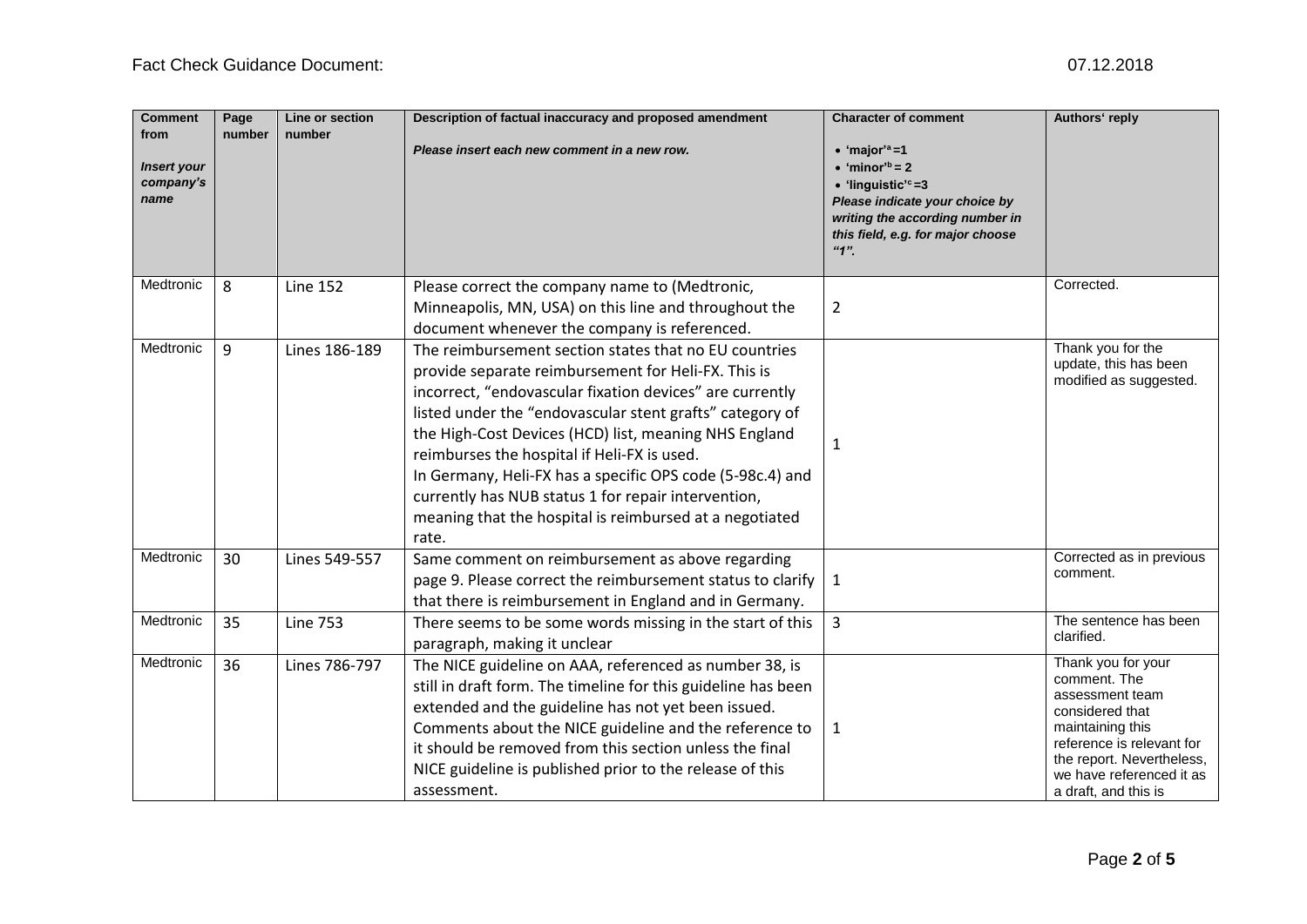|           |     |               |                                                                                                                                                                                                                                                                                                                                                                                |                | explained through the<br>report. Some documents<br>supporting the sentences<br>are finished and the<br>Committee work has<br>been completed though. |
|-----------|-----|---------------|--------------------------------------------------------------------------------------------------------------------------------------------------------------------------------------------------------------------------------------------------------------------------------------------------------------------------------------------------------------------------------|----------------|-----------------------------------------------------------------------------------------------------------------------------------------------------|
| Medtronic | 39  | Lines 954-959 | Based on 2018 data, the units per million inhabitants<br>should be as follows: Netherlands (13.2), Switzerland<br>(10.4), Austria (6.2), Spain (5.7), United Kingdom (5.4),<br>Germany (5.4), Ireland (5.4).<br>In line 958, Austria is listed twice.                                                                                                                          | $\overline{2}$ | Thank you. This is now<br>corrected.                                                                                                                |
| Medtronic | 41  | Map           | Please correct the colour coding on the map in line with<br>the revised units per million inhabitants in the above<br>comment about page 39.                                                                                                                                                                                                                                   | $\overline{2}$ | Corrected.                                                                                                                                          |
| Medtronic | 81  | Table A1      | The NICE guideline on AAA, referenced as number 38, is<br>still in draft form. The timeline for this guideline has been<br>extended and the guideline has not yet been issued.<br>Comments about the NICE guideline and the reference to<br>it should be removed from this section unless the final<br>NICE guideline is published prior to the release of this<br>assessment. | 1              | Please, see answer to<br>comment on lines 786-<br>797, p36.                                                                                         |
| Medtronic | 132 | Table A73     | The following specified contraindications are contained in<br>the approved EU labeling, but are missing from the table:<br>. In patients with a condition that threatens to infect the<br>endograft<br>• In patients with a bleeding diathesis                                                                                                                                 | $\overline{2}$ | Added.                                                                                                                                              |
| Medtronic | 132 | Table A73     | An expiration date is given for the United States;<br>however, there is no expiration date associated with the<br>510(k) clearance                                                                                                                                                                                                                                             | 2              | Added.                                                                                                                                              |
| Medtronic | 133 | Table A73     | The following specified contraindications are contained in<br>the approved EU labeling, but are missing from the table:<br>• In patients with a condition that threatens to infect the<br>endograft<br>• In patients with a bleeding diathesis                                                                                                                                 | 2              | Added.                                                                                                                                              |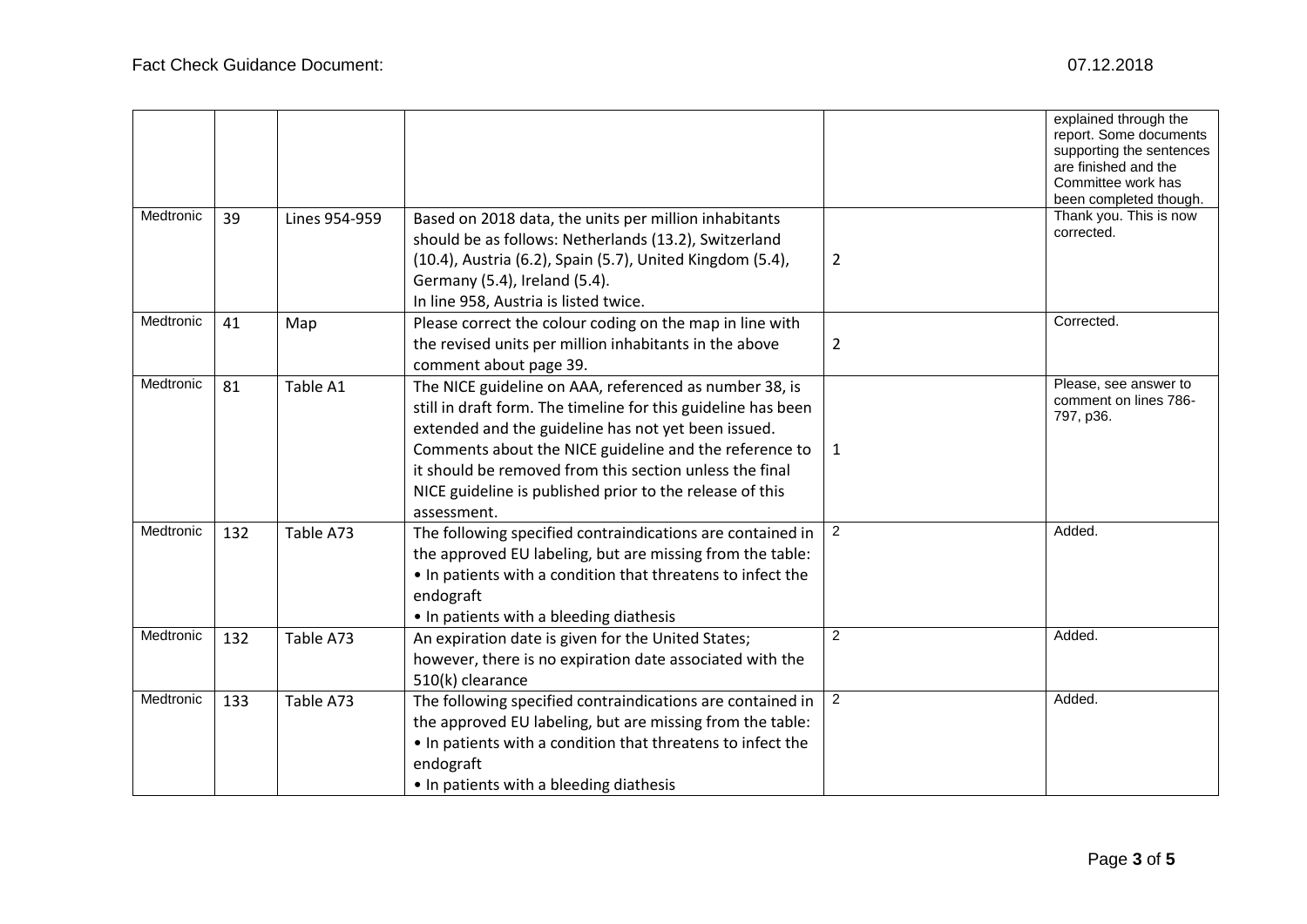| Medtronic | 133 | Table A73                | An expiration date is given for the United States;<br>however, there is no expiration date associated with the<br>510(k) clearance                                                                                                                                                                                                                                                                                                                                                                                                                                                                                                            | $\overline{2}$ | Added.                                                                                                                                                                           |
|-----------|-----|--------------------------|-----------------------------------------------------------------------------------------------------------------------------------------------------------------------------------------------------------------------------------------------------------------------------------------------------------------------------------------------------------------------------------------------------------------------------------------------------------------------------------------------------------------------------------------------------------------------------------------------------------------------------------------------|----------------|----------------------------------------------------------------------------------------------------------------------------------------------------------------------------------|
| Medtronic | 134 | Table A84<br>Germany     | Germany: please correct the text to reflect that Heli-FX<br>has a specific OPS code (5-98c.4) and currently has NUB<br>status 1 for repair intervention, meaning that the hospital<br>is reimbursed at a negotiated rate.                                                                                                                                                                                                                                                                                                                                                                                                                     | $\mathbf{1}$   | The information has<br>been added.                                                                                                                                               |
| Medtronic | 134 | Table A84<br>Italy       | Italy: please change the first sentence so that it reads<br>"the device is reimbursed within the DRG in hospital<br>system". The second sentence"At the moment the device<br>is not included in the authorised for acquisition list"<br>should be deleted. It is not relevant as the<br>reimbursement system is not based on positive/negative<br>lists. In agreement with the regional HTA of RER, the<br>technology is purchased by hospitals which are currently<br>collecting clinical data within a registry.<br>Reference: http://assr.regione.emilia-<br>romagna.it/it/servizi/pubblicazioni/rapporti-<br>documenti/heli-fx-endoanchor | 1              | Modified. We have<br>added the information<br>about the agreement.<br>We considered to leave<br>the sentence about the<br>list in the report as it was<br>reported by RER-Italy. |
| Medtronic | 134 | Table A84<br>UK          | UK: Please change the text to state that "endovascular<br>fixation devices" are currently listed under the<br>"endovascular stent grafts" category of the High-Cost<br>Devices (HCD) list, meaning NHS England reimburses the<br>hospital if Heli-FX is used.                                                                                                                                                                                                                                                                                                                                                                                 | $\mathbf{1}$   | Changed.                                                                                                                                                                         |
| Medtronic | 134 | Table A84<br>Switzerland | Switzerland: please remove the sentence "However,<br>there are no products specified". The Swiss DRG system<br>never specifies products. DRGs are based on procedure<br>codes (not products) and there is a procedure code for<br>endoanchoring systems: 00.9A.41 (The description in<br>German of that procedure code is "Einsatz eines Geräts<br>zur Fixierung von Stentgraftprothesen durch<br>Verschraubung").                                                                                                                                                                                                                            | 1              | Specified.                                                                                                                                                                       |